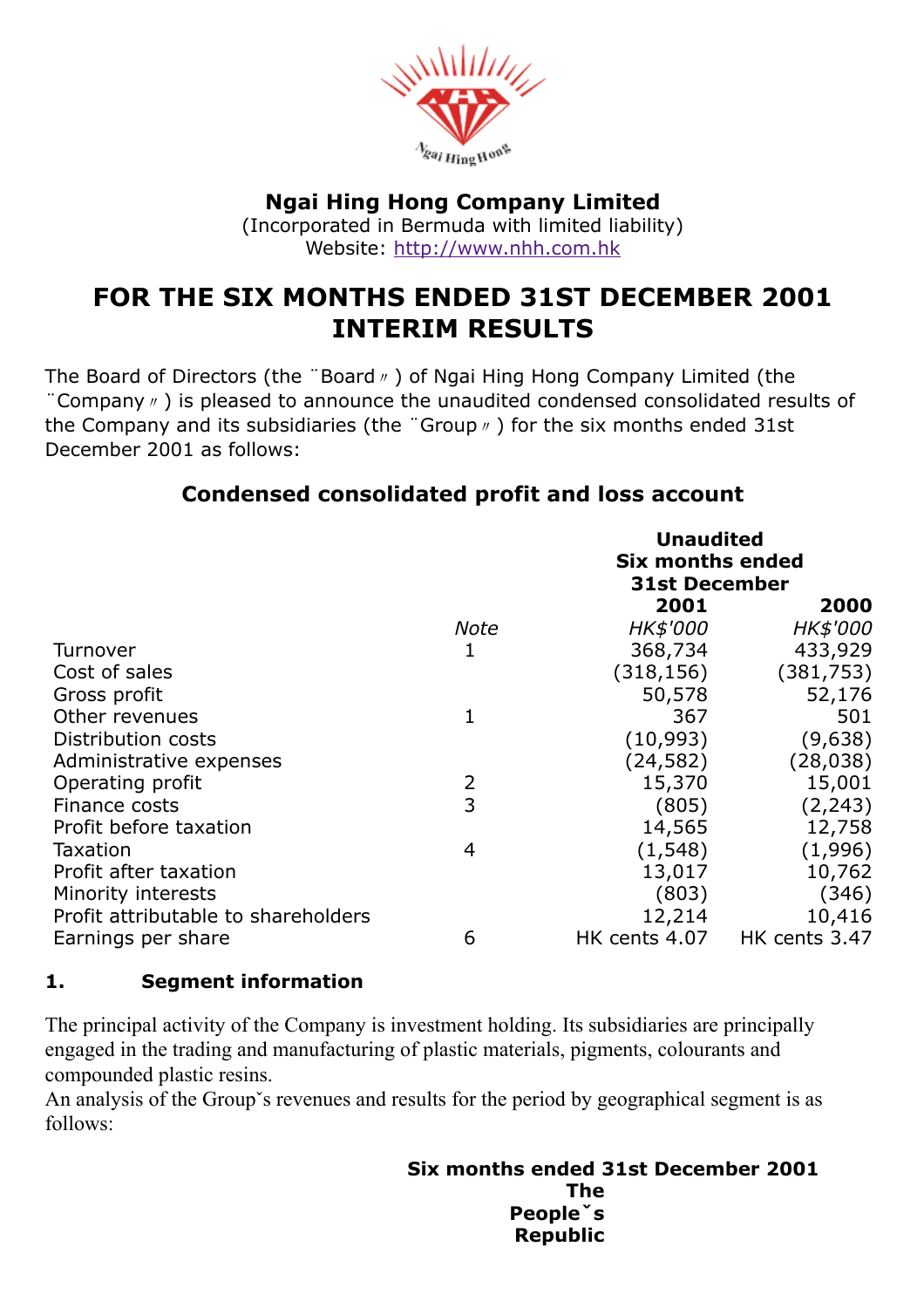|                        |                  | of China<br>excluding<br><b>Hong</b> |                    |          |
|------------------------|------------------|--------------------------------------|--------------------|----------|
|                        | <b>Hong Kong</b> | <b>Kong</b>                          | <b>Elimination</b> | Group    |
|                        | HK\$'000         | (``HRBG⁄b∂                           | HK\$'000           | HK\$'000 |
| Turnover               | 357,332          | 84,770                               | (73, 368)          | 368,734  |
| Other revenues         | 367              |                                      |                    | 367      |
| Total revenues         | 357,699          | 84,770                               | (73, 368)          | 369,101  |
| Segment results        | 7,886            | 7,332                                |                    | 15,218   |
| Unallocated costs      |                  |                                      |                    | (653)    |
| Profit before taxation |                  |                                      |                    | 14,565   |
| Taxation               |                  |                                      |                    | (1, 548) |
| Profit after taxation  |                  |                                      |                    | 13,017   |
| Minority interests     |                  |                                      |                    | (803)    |
| Profit attributable to |                  |                                      |                    | 12,214   |
| shareholders           |                  |                                      |                    |          |

|                                        | Six months ended 31st December 2000 |            |                    |          |
|----------------------------------------|-------------------------------------|------------|--------------------|----------|
|                                        | <b>Hong Kong</b>                    | <b>PRC</b> | <b>Elimination</b> | Group    |
|                                        | HK\$'000                            | HK\$'000   | HK\$'000           | HK\$'000 |
| Turnover                               | 430,208                             | 92,672     | (88, 951)          | 433,929  |
| Other revenues                         | 501                                 |            |                    | 501      |
| Total revenues                         | 430,709                             | 92,672     | (88, 951)          | 434,430  |
| Segment results                        | 8,423                               | 4,883      |                    | 13,306   |
| Unallocated costs                      |                                     |            |                    | (548)    |
| Profit before                          |                                     |            |                    | 12,758   |
| taxation                               |                                     |            |                    |          |
| Taxation                               |                                     |            |                    | (1,996)  |
| Profit after                           |                                     |            |                    | 10,762   |
| taxation                               |                                     |            |                    |          |
| Minority interests                     |                                     |            |                    | (346)    |
| Profit attributable<br>to shareholders |                                     |            |                    | 10,416   |

Turnover are based on the operating locations of group companies. Unallocated costs represent corporate expenses.

### 2. Operating profit

Operating profit is stated after charging:

|                                           |                         | <b>Unaudited Six months</b><br>ended 31st December |  |
|-------------------------------------------|-------------------------|----------------------------------------------------|--|
|                                           | 2001<br><b>HK\$'000</b> | 2000<br><i>HK\$'000</i>                            |  |
| Depreciation:                             |                         |                                                    |  |
| Owned fixed assets<br>Leased fixed assets | 5,099<br>46             | 5,373<br>1,686                                     |  |

#### 3. Finance costs

Unaudited Six months ended 31st December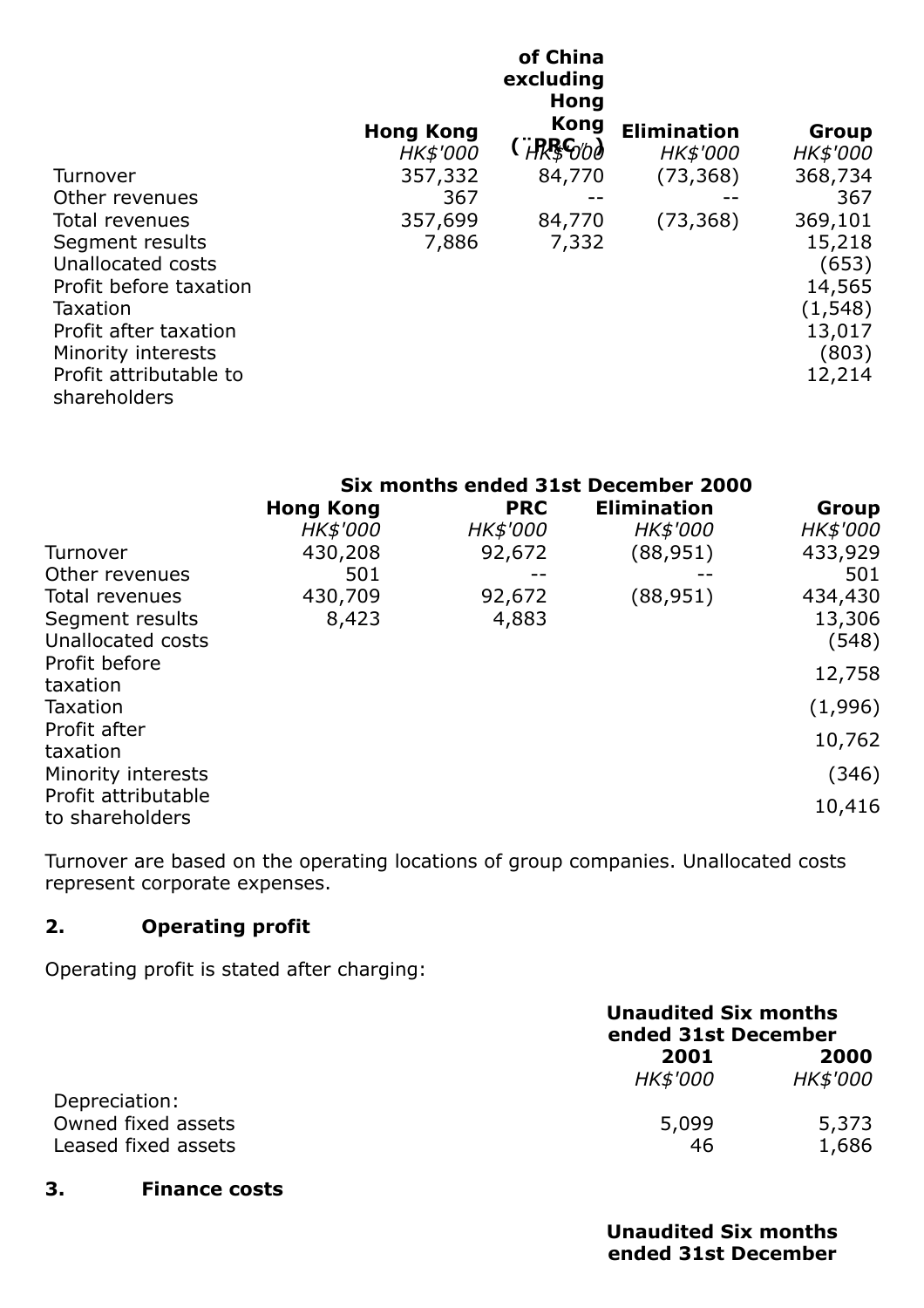|                                    | 2002            | 2001            |
|------------------------------------|-----------------|-----------------|
|                                    | <b>HK\$'000</b> | <i>HK\$'000</i> |
| Interest on bank borrowings        | 760             | 2,029           |
| Interest element of finance leases | 45              | 214             |
|                                    | 805             | 2,243           |

#### 4. Taxation

(a) Hong Kong profits tax has been provided at the rate of 16% (2000: 16%) on the estimated assessable profit for the period. The Groupˇs subsidiaries operating in the PRC have no assessable income and accordingly no provision for PRC taxation has been made in the accounts.

(b) Deferred taxation is provided for in respect of the accelerated depreciation allowances. There is no material potential deferred taxation not provided for in the accounts.

### 5. Dividends

The directors declare an interim dividend of HK 2 cents per share for the period (2000: Nil).

### 6. Earnings per share

The calculation of basic earnings per share is based on the Groupˇs profit attributable to shareholders of HK\$12,214,000 (2000: HK\$10,416,000) and 300,000,000 (2000: 300,000,000) ordinary shares in issue during the period. Diluted earnings per share for the periods is not disclosed as there were no dilutive potential ordinary shares.

#### INTERIM DIVIDEND

The directors are pleased to declare an interim dividend of Hong Kong 2 cents per share for the six months ended 31st December 2001 to members whose names appear on the Register of Members on 19th April 2002. The dividend will be paid on or before 30th April 2002.

#### CLOSURE OF REGISTER OF MEMBERS

The Register of Members of the Company will be closed from Wednesday, 17th April 2002 to Friday, 19th April 2002 (both dates inclusive) during which period no transfer of shares will be registered. In order to qualify for the interim dividend, all properly completed transfer forms accompanied by the relevant share certificates must be lodged with the Company<sup>\*</sup>s Branch Registrars in Hong Kong, Abacus Share Registrars Limited, 5th floor, Wing On Centre, 111 Connaught Road Central, Hong Kong not later than 4:00 p.m. on Tuesday, 16th April 2002.

### BUSINESS REVIEW AND PROSPECTS

For the six months ended 31st December 2001, the Group recorded a turnover of HK\$368,734,000 (2000: HK\$433,929,000) and profit attributable to shareholders of HK\$12,214,000 (2000: HK\$10,416,000). Earnings per share for the period amounted to HK 4.07 cents (2000: HK 3.47 cents). The Board has recommended an interim dividend of HK 2 cents per share.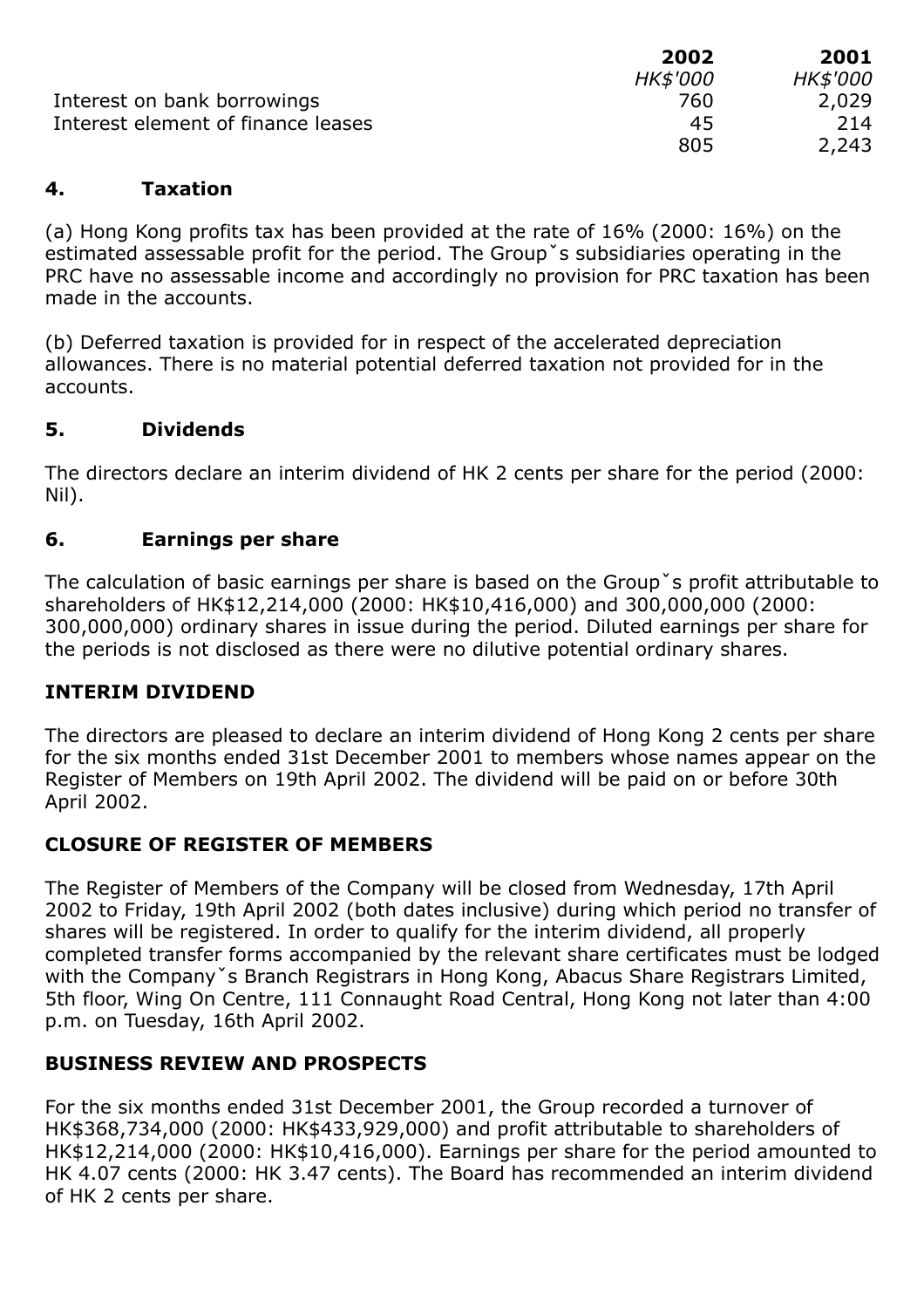During the period under review, the stagnant global economic conditions persisted. The U.S. economy has deteriorated by the 911 terrorist attacks. Despite this unfavourable business environment and the fall in the aggregate turnover of the Group as compared with the figure recorded in the corresponding period of the preceding year, the Group yet managed to report an increase in profit, due to the contribution of the colourant manufacturing business and the implementation of effective cost controls.

Through the Groupˇs continuing commitment in research and development, the Group managed to produce cost-effective and customized products, including tailor-made engineering plastics. The responses have been overwhelming. Gross profit margin of the colourant manufacturing business has grown as compared with that of the corresponding period of the preceding year. This was mainly due to the committed efforts of the procurement team in searching for lower priced raw materials and the fall in the price of crude oil.

During the period the Group has continued its pursuit of prudent credit control measures, its commitment to reduce its bad debts and accelerate the recovery of its account receivables. Hence, not only its liquidity position had improved but its finance expenses also had substantially reduced.

With China<sup>\*</sup>s entry to the WTO, it is confident that China<sup>\*</sup>s regulatory systems will further approaching global standard in the foreseeable future and taxes, duties and other levies will also be reduced. The immense market potential will certainly create numerous business opportunities for plastics trading and colourant manufacturing. The Group therefore plans to set up a new establishment in China to further enhance its business status in this respect. It will also continue to search for high value-added products to generate better return.

Tsing Tao Ngai Hing Plastic Materials Co., Ltd., the joint venture formed by the Group and the Haier Group, commenced its colourant manufacturing immediately upon the completion of the plant in June 2001, creating a new source of income for the Group. For the purposes of future expanding into the northern part of China and increasing the Groupˇs production capacity, the Group has commenced the construction of a new plant in Shanghai on the land which the Group has acquired to replace its existing rented plant. The new plant is expected to be ready for production by the end of 2002.

Finally, the Board would like to take this opportunity to thank the Groupˇs loyal shareholders, valued customers, unfailing suppliers, committed management and dedicated staff for their continuing contribution and untiring support.

### LIQUIDITY AND FINANCIAL RESOURCES

The Group generally finances its operations with internally generated cashflow and banking facilities provided by its principal bankers. As at 31st December 2001, the Group has available aggregate bank loan facilities of approximately HK\$89,800,000, of which HK\$17,442,000 have been utilized and were secured by corporate guarantee issued by the Company and legal charges on certain leasehold land and buildings in the PRC and Hong Kong owned by the Group. The Groupˇs cash and bank balances and short term bank deposits as at 31st December 2001 amounted to approximately HK\$38,915,000. The Groupˇs gearing ratio as at 31st December 2001 was approximately 6.9%, based on the total bank borrowings of approximately HK\$17,442,000 and the shareholdersˇ funds of approximately HK\$253,042,000. As the Groupˇs borrowings and cash balances are primarily denominated in Hong Kong dollars, the Group has no significant exposure to foreign currency fluctuations.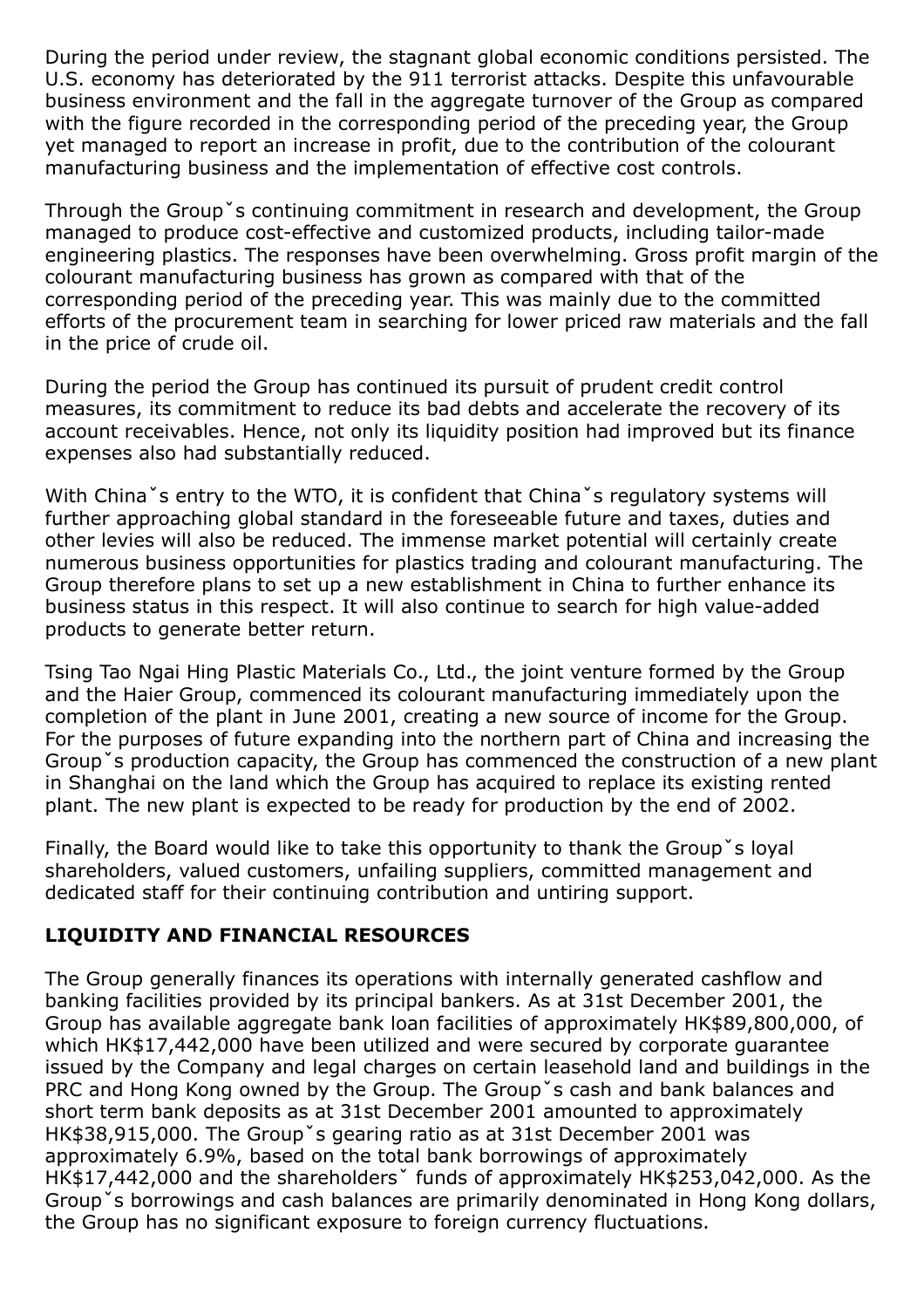Other than guarantees issued by the Company in respect of the due performance of a subsidiary under a contract manufacturing agreement to the extent of HK\$20,000,000 and guarantees for banking facilities granted to certain subsidiaries to the extent of approximately HK\$174,915,000 as at 31st December 2001, the Group and the Company had no other contingent liabilities.

As at 31st December 2001, the Group had capital commitments for property, plant and equipment contracted but not provided for and authorised but not contracted for amounting to HK\$867,000 and HK\$13,889,000 respectively.

## EMPLOYEE INFORMATION

As at 31st December 2001, the Group employed a total of 700 full-time employees. The Groupˇs emolument policies are formulated on the performance of individual employees and are reviewed annually. The Group has introduced an incentive scheme which is geared to the profit of the Group and the performance of its employees, as an incentive to motivate its employees to increase their contribution to the Group. The Group also provides social and medical insurance coverage, and provident fund scheme (as the case may be) to its employees depending on the location of such employees.

# PURCHASE, SALE AND REDEMPTION OF THE COMPANYˇS LISTED SECURITIES

The Company has not redeemed any of its shares during the year. Neither the Company nor any of its subsidiaries has purchased or sold any of the Companyˇs listed securities during the period.

# COMPLIANCE WITH THE CODE OF BEST PRACTICE

In the opinion of the Directors, the Company has complied with Appendix 14 of the Rules Governing the Listing of Securities on The Stock Exchange of Hong Kong Limited (¨HKSE〃) throughout the six months period ended 31st December 2001 except that the term of office for the Independent Non-executive Directors of the Company are subject to retirement by rotation and re-election at the Annual General Meeting in accordance with the Company s Bye-laws. This does not comply with Paragraph 7 of the Code of Best Practice which suggests that Independent Non-executive Directors should be appointed for a specific term.

# AUDIT COMMITTEE

The Company has established an Audit Committee since January 1999 with guidelines recommended by The Hong Kong Society of Accountants. The primary duties of the Audit Committee are to review and supervise the financial reporting process and internal control procedure of the Group. The Audit Committee comprises the two Independent Non-executive Directors, namely, Mr Lai Kam Wah and Dr Wong Chi Ying, Anthony. The condensed interim accounts have been reviewed by the Company's audit committee and, in accordance with Statement of Auditing Standard 700 ¨Engagements to review interim financial reports <sup>n</sup> issued by the Hong Kong Society of Accountants, by the Company's auditors.

# DISCLOSURE OF INFORMATION ON THE WEBSITE OF HKSE

The HKSE<sup>x</sup> s website -- [http://www.hkex.com.hk](http://www.hkex.com.hk/) will contain all the information required by paragraphs 46(1) to 46(6) inclusive of Appendix 16 of the Rules Governing the Listing of Securities on HKSE on or before 30th March 2002.